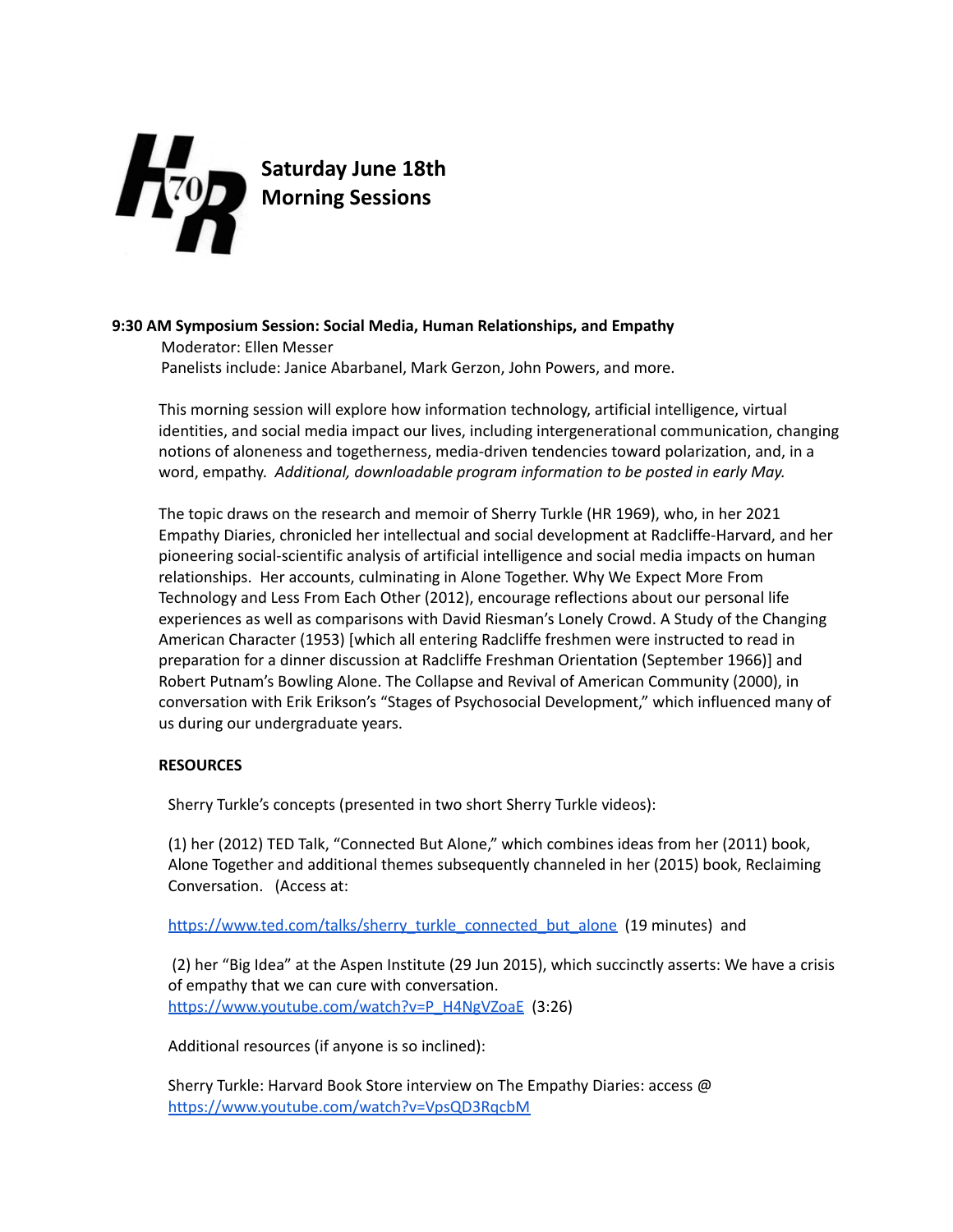Lunch interview with Rana Foroohar (21 Mar 21). A short Financial Times "lunch" commentary connecting Turkle's memoir to gender discrimination and other business and professional struggles and social movements. Access at:

<https://www.ft.com/content/7a9471e6-434f-4ae0-9ce6-ff3f6e4c597d>

"Technology and Empathy after COVID 19" (15 Jul 20 ) Access at:

<https://www.youtube.com/watch?v=DqjqcB9GjxA>, which contains deep commentary on creative uses of the internet to improve communications and the arts (around 19:xxxx)

# **10:45 AM Small Discussion Groups:**

- 1. Addressing the Climate Crisis- Claire Broome (former CDC Deputy Director and climate activist for 15 years) and Michael Linn (inventor, entrepreneur, and Co-Chairman of the Climate Boot Camp)
- 2. Threats to Democracy- MA Sen. Mike Barrett and Judith Baker (international educator and social justice activist)
- 3. Arts in Our Lives- Mac Dewart (internationally recognized sculptor)
- 4. Social Media and Sports- John Powers (Pulitzer prize winning sports journalist)
- 5. Social Media and Learning: Not Just for Kids- Joe Blatt (Harvard Graduate School of Education professor)
- 6. Polarizing Politics: Integrity versus Despair in 2022- Mark Gerzon (author, mediator, and conflict resolution specialist)
- 7. Exploring Purpose in Our Lives: the five "f's" --family, faith, fun, fervor and philanthropy Richard Paisner (innovator in for-profit and not-for-profit ventures)
- 8. Grandparent-Adult-Child Intergenerational Relations- Janice Abarbanel (child psychologist)
- 9. Aging with Resilience- Rick Kopelman (physician and medical educator, Tufts Medical Center)
- 10. Social Media and Business Relationships- Bill Kutik (journalist and business consultant)
- 11. Spirituality, Religion, and Empathy- Rev. Jan Gough (hospital chaplain, spiritual director and retreat leader)

# **Expanded Small Group Discussion Descriptions**

# **1. Addressing the Climate Crisis: Claire Broome and Michael Linn**

**Claire Broome AB 1970, MD 1975:** I've spent the past 15 years accelerating adoption of renewable energy in California, including participation as a party in regulatory proceedings at the California Public Utility Commission and working with advocacy organizations like Sierra Club and 350 Bay Area.

I spent 28 years working at the U.S. Centers for Disease Control and Prevention (CDC), starting as an epidemiologist responsible for prevention of bacterial meningitis and pneumonia, serving as Deputy Director of CDC from 1994-1999 (Acting Director 1998) and from 2000-2006 leading the development of a web based transformation of CDC's national disease monitoring systems.

When I retired in 2006, I had a unique opportunity to use my time, energy, and professional skills to work on anything I wanted. What could be more important than addressing climate change, an existential threat to humanity?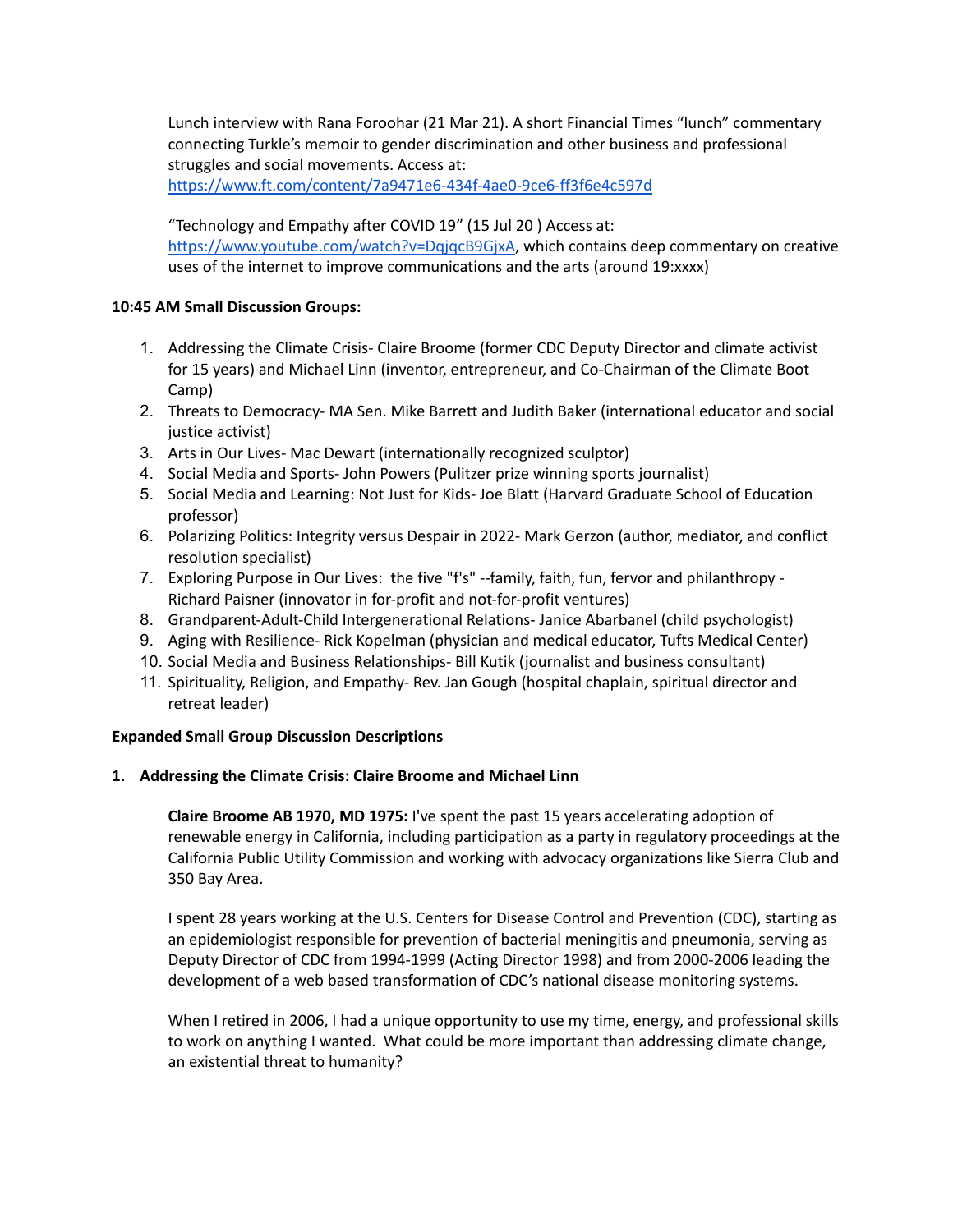**Michael Linn AB 1970, MBA 1973:** Michael Linn is a climate refugee, inventor, entrepreneur and currently Co-Chairman of the Climate Boot Camp, a joint project of Climate Reality and Harvard Alumni for Climate and the Environment. He was Chairman of Inua Partners in Hope and won the 2014 ASHRAE Global First Place Tech Award for Ed Buildings.

**Proposed structure for breakout session:** Participants will identify two or three near-term broad objectives that need to happen to prevent catastrophic climate change (e.g., building electrification, accelerating renewable energy generation especially distributed energy resources, transformation of food system to local, organic, sustainable (economically and ecologically) and share experiences showing how advocates and activists can move toward necessary changes. The framing of human relationships and empathy can demonstrate how to be effective as a change maker - individuals can change their organizations via their relationships. Empathy builds bridges and fact based decision making can lead people across those bridges. Facilitated discussion will focus around how technology, including social media, and grassroot and national organizations have or might address these objectives.

### **2. Threats to Democracy - MA Sen. Mike Barrett and Judith Baker**

Threats to Democracy: Voices on both the right and the left characterize the country's divisions as the most serious since the American Civil War. What to do now? Discuss.

**Mike Barrett AB 1970**: Massachusetts State Senator, in charge of the body's climate policies. Former Congressional staff.

**Judith Kauffman AB 1970:** 35 year teacher and basketball coach, then to now African Storybook project, Joburg/Nairobi, community activist Dorchester MA, grandmother worried about the racism, fascism and climate degradation my grandsons face.

#### **3. Arts in our lives - Mac Dewart**

**Mac Dewart AB 1970** writes: I have spent fifty years making sculptures. Four of my one-ton sculptures will be on display during the reunion outside Memorial Hall. I have work in more than thirty-five museums and public collections around the world and a big bronze of mine sits in the courtyard of Leverett House, purchased by Harvard in 2006.

#### **4. Social Media and Sports - John Powers**

**John Powers AB 1970**, a Pulitzer Prize-winning journalist for the Boston Globe, will speak about the growing impact of social media on sports. As athletes have embraced Instagram, Snapchat, Twitter and other platforms as powerful tools to connect with their fans and establish their personal brands they've also made themselves targets for criticism, much of it racist and misogynistic.

BREAKOUT SESSION: Cable TV and the internet have transformed sports into mass entertainment and turned athletes into wealthy celebrities. But that transformation also has given rise to gambling, doping and cheating and blurred the distinction between professionals and amateurs.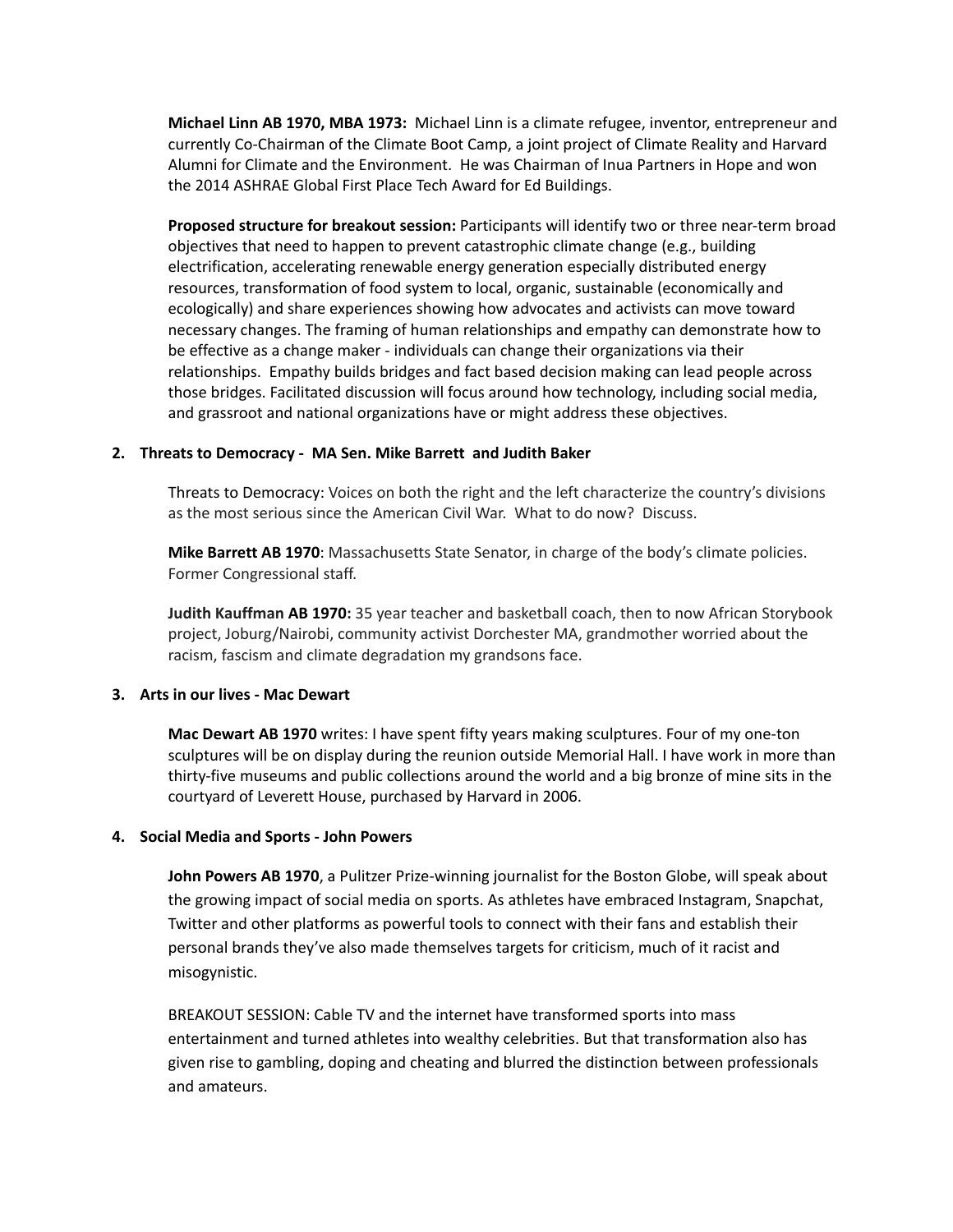### **5. Social Media and Learning: Not Just for Kids - Joe Blatt**

**Joe Blatt AB 1970** writes: My engagement with these issues spans both halves of my career: I spent the first 30 years as a documentary producer, first in public television and then in educational applications of newer media. For the past nearly 20 years I have been on the faculty at the Harvard Graduate School of Education, where my research and teaching focus mostly on young children, including the *Sesame Street* audience – but I also work with students who are interested in adolescent and adult learning. Important disclosure: I study social media but I am a very reluctant user – so I look forward to learning about the experience from those of you who are among the "always on" majority.

**Discussion/ breakout:** This breakout will go wherever participants want to take it. But I (Joe) suggest we start by considering three questions:

- Can we identify specific examples of social media contributing positively to learning or do we hold a strictly "threat or menace" view?
- How does the educational potential of social media vary with age?
- The best learning experiences combine cognitive and emotional supports. Could it be that social media offer the optimal learning environment for the digital age?

### **6. Polarizing Politics: Integrity versus Despair in 2022 - Mark Gerzon**

**Mark Gerzon AB 1970:** Mark has worked as a mediator and conflict resolution specialist for most of his professional life. Despite early training in clinical psychology and family therapy, he has chosen to engage with larger social and political systems. Both as president of Mediators Foundation, a UN emissary, and as an independent consultant, he has worked to facilitate engagement between adversaries both in the USA and abroad. His books include *Leading Through Conflict* (Harvard Business School Press) and *The Reunited States of America* (Berrett-Kohler). The latter inspired the documentary *The Reunited States*, currently streaming on Amazon Prime.

This panel presentation and discussion will begin with consideration of three questions:

- *1. Where are we in Erik Erikson's model of the life cycle (integrity vs despair)? How are our "life histories" and "history" intersecting to impact this stage of our lives?*
- *2. After living in these body/minds for 70+ years, what can they teach us?( about social media, political polarization, liberalism/conservatism. etc)*
- *3. How is our specific lifespan (roughly 1950s-2020s) different than those who preceded us and those who are following?*

Mark is looking forward to a dialogue with classmates about being at this stage of our lives, facing a world very different than the one we imagined when we are together at Harvard half a century ago. Informed by the wisdom of Erik Erikson, Mark wants to explore together how we are making sense out of new social media, intensified political polarization, the climate crisis and other current challenges. His particular interest is where psychology and politics intersect at this time in our lives, particularly the tension between integrity and hope, on the one hand, and despair and fear on the other.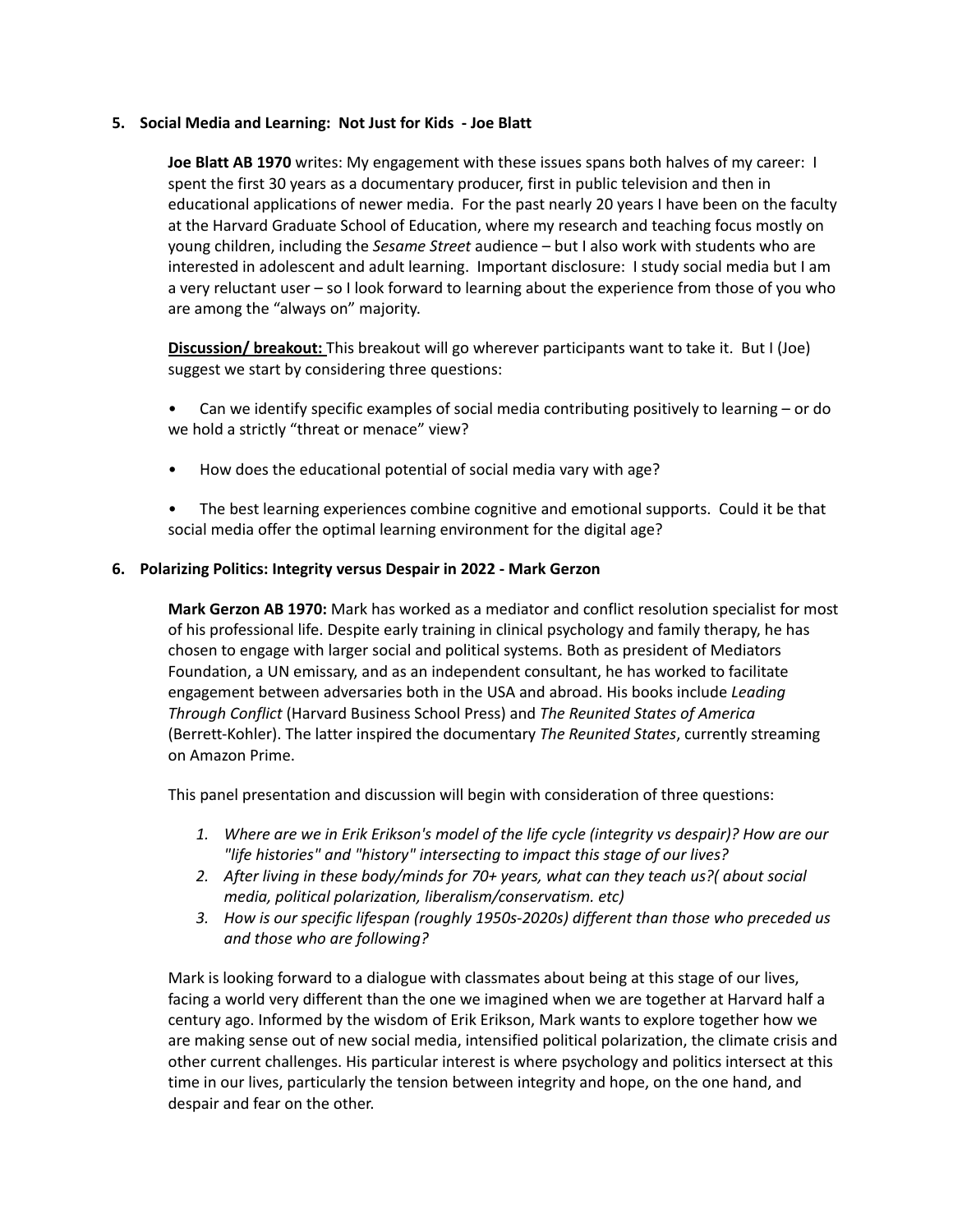# **7. Exploring Purpose in Our Lives: the five "f's" --family, faith, fun, fervor and philanthropy - Richard Paisner**

**Richard Paisner AB 1970** spent fourteen months as a lawyer, twenty five years as a private equity investor largely in health care (and President of Arthur Garfunkel Enterprises) and another twenty five years advising CEO's of large and small enterprises as to how to resolve cultural issues keeping their entities from maximizing their performance. Along the way, he served as Chair of the Advocacy Institute and the Institute for Sustainable Communities, the co-founder of the Center for Innovative Medicine at Johns Hopkins and the Health Futures Council at ASU. He has served on the boards of the National Cathedral Elementary School and the Jewish Funds for Justice. He and his wife Christie Weiner have three children and four grandchildren and now live in Oakland, CA.

## **8. Grandparent-Adult-Child Intergenerational Relations- Janice Abarbanel**

**Janice Abarbanel AB 1970** has recently retired from a long career as a clinical child psychologist. Over the years, she brought her skills and interests into a variety of settings living and learning in London, Los Angeles, Washington DC, Portland, Maine, Romania and Hungary (US Peace Corps), Berlin, Germany, and Cambridge, Massachusetts. Her many frames of reference have guided her towards an appreciation of personal growth through shared learning across generations.

**Panel/Facilitated Discussion:** Janice joins our panel to facilitate shared reflections about our sense of ourselves as an older generation, drawing on an awareness of the impact of culture, historical moments, and society's influences on who we are and what we are learning in intergenerational collaborations.

She will speak about several personal and professional experiences related to the impact of social media on empathy and human connections. Janice will honor the influence of Professor Erik Erikson and Mary Catherine Bateson (Class of 1960) on her awareness of the necessity for resilient thinking, feeling, and learning through intergenerational collaboration..

#### **9. Aging with resilience - Rick Kopelman**

Bio:

## Discussion/ Topic:

#### 10. Social Media and Organizational Relationships - Bill Kutik

**Bill Kutik AB 1970** wrote for newspapers for 20 years – The New York Times, The New York Daily News and The Boston Globe – after being one of three editors in charge of The Crimson news coverage during the Bust and Strike junior year. Since 1990, he has been a self-employed analyst, columnist and impresario in the software industry.

Social Media and Business Relationships will discuss how the technology of social media has changed the relationships of every person to every other person and the organization as a whole